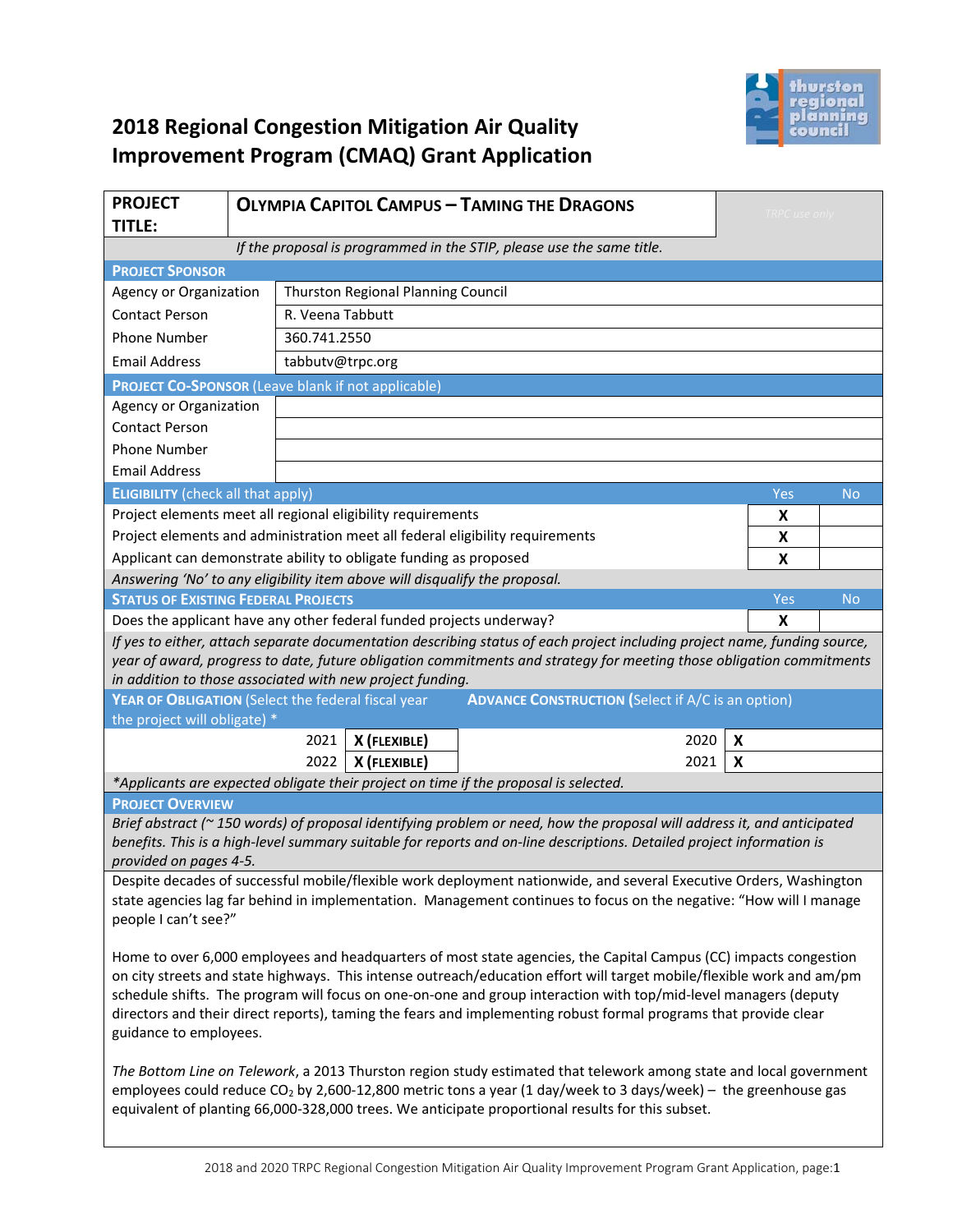#### **SUPPORT FOR RECOGNIZED REGIONAL INITIATIVES**

Identify ways in which the proposed project supports the goals and policies of the Regional Transportation Plan, *implementation of Sustainable Thurston transportation initiatives, or other regional initiatives. Examples of other* initiatives include, but are not limited to, The Thurston Regional Trails Plan, Urban Corridor Communities and associated District Plans, Healthy Kids Safe Streets Action Plan, South Thurston Economic Development Initiative, Thurston Thrives, Walk and Roll, Commute Trip Reduction, I-5 Action Plan, Bountiful Byways, Smart Corridors, and the Human Services *Coordinated Transportation Plan.*

I‐5 Short Term Action: This project has been identified as one of the short‐term actions to relieve congestion on I‐5. Regional Transportation Plan: The project will help the region meeting these goals: Goal 2: Multimodal Transportation System – telework, the non-travel option and shifting trips out of the peak hour reflects investment in "mode-specific strategies that contribute to the overall development of an integrated, multimodal transportation system." Goal 3: Barrier‐Free Transportation – providing work‐from‐home options supports people with disabilities and can save money for low-income workers. Goal 5. System Maintenance & Repair – fewer trips results in less wear and tear on the system. Goal 6: TDM – this program reduces the need to drive. Goal 7: Technology – mobile work uses technology to save trips. Goal 18: Environmental & Human Health – less greenhouse gas and more flexibility in work arrangements results in better health for individuals and the community.

Sustainable Thurston Priority Goals: This project helps the region meet the following goals: 3. Create a robust economy – As the major employer in the region, state government faces challenges in recruiting and retaining for the "workplace of the future." Adopting more flexible work arrangements will help state government be an employer of choice for future generations. 6. Ensure that residents have the resources to meet their daily needs – By driving less, employees will reduce their housing + transportation costs, bringing more resiliency to households and freeing up funds to support the economy. 9. Move toward a carbon‐neutral community – Many employers consider the daily commute of their employees as the highest portion of their carbon footprint. Reducing vehicle miles traveled and trips will "move the needle" on carbon reduction. 10. Maintain air quality standards – State employees on the capitol campus not only generate greenhouse gases by their own travel, but also increase congestion resulting in a higher level of idling for all vehicles in the vicinity and higher level of air pollution.

| CTR Plans: This project supports the goals of the regional and jurisdictional CTR plans and the State Agency CTR Plan. |     |           |  |  |
|------------------------------------------------------------------------------------------------------------------------|-----|-----------|--|--|
| THRESHOLD CRITERIA (check all that apply)                                                                              | Yes | <b>No</b> |  |  |
| The project is in the Air Quality Maintenance Area (see application instructions)                                      | X   |           |  |  |
| Project elements meet all regional eligibility requirements                                                            | X   |           |  |  |
| Project elements and administration meet all federal eligibility requirements<br>X                                     |     |           |  |  |
| Applicant can demonstrate ability to obligate funding as proposed                                                      | X   |           |  |  |
| Answering 'No' to any eligibility item above will disqualify the proposal.                                             |     |           |  |  |
| <b>APPLICATION PRIORITY</b>                                                                                            |     |           |  |  |
| If submitting more than one proposal, indicate the priority of this proposal compared to others submitted              |     |           |  |  |
| (i.e. 1, 2, or 3).                                                                                                     |     |           |  |  |
| <b>TYPE OF PROJECT OR PROGRAM</b>                                                                                      |     |           |  |  |
| Identify project type that applies to this proposal                                                                    |     |           |  |  |
| Alternative Fuels and Vehicles                                                                                         |     |           |  |  |
| Congestion Reduction and Traffic Flow Improvements                                                                     |     |           |  |  |
| <b>Transit Vehicle Acquisition</b>                                                                                     |     |           |  |  |
| <b>Transit Capital Facilities</b>                                                                                      |     |           |  |  |
| <b>Transit Incentives Program</b>                                                                                      |     |           |  |  |
| Bicycle and Pedestrian Facilities and Programs                                                                         |     |           |  |  |
| <b>Travel Demand Management</b>                                                                                        |     |           |  |  |
| Public Education and Outreach Activities Related to Air Quality                                                        |     |           |  |  |
| Carpooling and Vanpooling                                                                                              |     |           |  |  |
| Freight / Intermodal                                                                                                   |     |           |  |  |
| Diesel Engine Retrofits and Other Advanced Truck Technologies                                                          |     |           |  |  |
| <b>Idle Reduction Programs</b>                                                                                         |     |           |  |  |
| Training for Implementation of Air Quality Programs                                                                    |     |           |  |  |
| Inspection / Maintenance (I/M) Program                                                                                 |     |           |  |  |
|                                                                                                                        |     |           |  |  |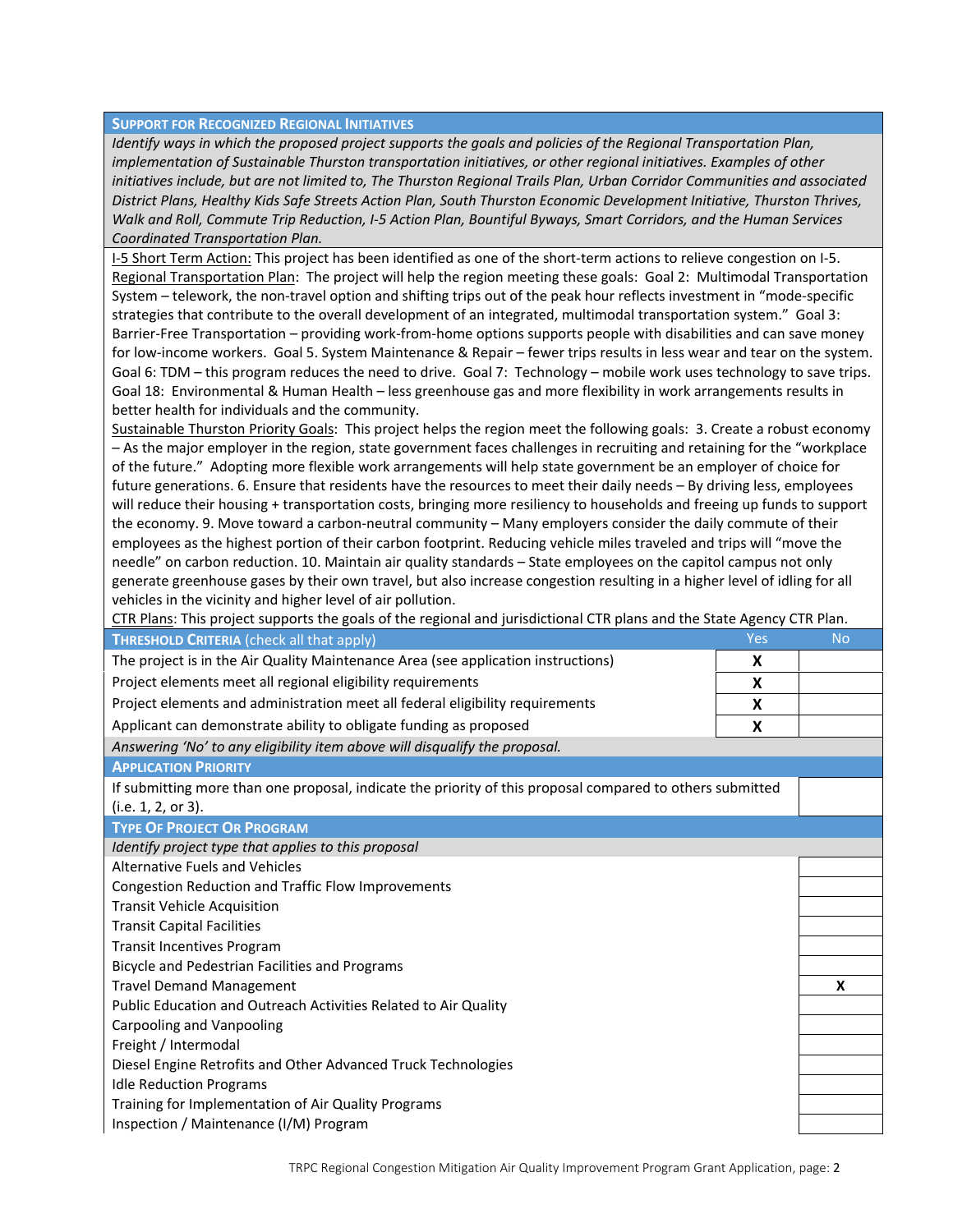| Other:                                                                                                                                                                                                                                                                                                                                                                                                                                                                                      |                                                                                                                                                                    |                                        |                                                                                              |     |  |  |
|---------------------------------------------------------------------------------------------------------------------------------------------------------------------------------------------------------------------------------------------------------------------------------------------------------------------------------------------------------------------------------------------------------------------------------------------------------------------------------------------|--------------------------------------------------------------------------------------------------------------------------------------------------------------------|----------------------------------------|----------------------------------------------------------------------------------------------|-----|--|--|
| <b>PM10 AIR QUALITY BENEFITS</b>                                                                                                                                                                                                                                                                                                                                                                                                                                                            |                                                                                                                                                                    |                                        |                                                                                              |     |  |  |
| Briefly describe how this project will reduce PM10 emissions and improve air quality within the Air Quality Maintenance<br>Area.                                                                                                                                                                                                                                                                                                                                                            |                                                                                                                                                                    |                                        |                                                                                              |     |  |  |
|                                                                                                                                                                                                                                                                                                                                                                                                                                                                                             | PM10: This project is estimated to reduce PM10 emissions by 0.0067 kg/day (TRPC's PM10 emissions calculator) by<br>reducing the number of vehicles miles traveled. |                                        |                                                                                              |     |  |  |
| The Bottom Line on Telework, a 2013 Thurston region study estimated that telework among state and local government<br>employees could reduce CO <sub>2</sub> by 2,600-12,800 metric tons a year (1 day/week to 3 days/week) - the greenhouse gas<br>equivalent of planting 66,000-328,000 trees. We anticipate proportional results for this subset.<br>Moving state employees out of their cars and shifting peak travel will also reduce congestion and idling, improving air<br>quality. |                                                                                                                                                                    |                                        |                                                                                              |     |  |  |
| <b>PM10 AIR QUALITY ANALYSIS AND DATA</b>                                                                                                                                                                                                                                                                                                                                                                                                                                                   |                                                                                                                                                                    |                                        |                                                                                              | Yes |  |  |
|                                                                                                                                                                                                                                                                                                                                                                                                                                                                                             | I acknowledge as an applicant that I will coordinate with TRPC and provide relevant information to                                                                 |                                        |                                                                                              |     |  |  |
|                                                                                                                                                                                                                                                                                                                                                                                                                                                                                             | measure this proposal's air quality benefits before the project is selected for funding.                                                                           |                                        |                                                                                              | X   |  |  |
| funded project.                                                                                                                                                                                                                                                                                                                                                                                                                                                                             | An air quality improvement report is submitted to WSDOT Local Programs when a project sponsor obligates a CMAQ-                                                    |                                        |                                                                                              |     |  |  |
|                                                                                                                                                                                                                                                                                                                                                                                                                                                                                             | PROJECT LOCATION AND DETAILS - applicants may submit a map of the project or program/service area                                                                  |                                        |                                                                                              |     |  |  |
| <b>Construction Projects</b>                                                                                                                                                                                                                                                                                                                                                                                                                                                                | Project Location<br>Type of Construction Project<br>Length/Size of Construction Project                                                                            |                                        |                                                                                              |     |  |  |
| <b>Programs/Services</b>                                                                                                                                                                                                                                                                                                                                                                                                                                                                    | Delivery Area of Program/Service<br><b>Duration of Program/Service</b>                                                                                             | <b>State Capitol Campus</b><br>2 years |                                                                                              |     |  |  |
| costs                                                                                                                                                                                                                                                                                                                                                                                                                                                                                       | <b>PROJECT PHASING AND COSTS - Identify project phases and</b>                                                                                                     | <b>Phase</b>                           | <b>Cost</b>                                                                                  |     |  |  |
| <b>Construction Projects</b>                                                                                                                                                                                                                                                                                                                                                                                                                                                                | Preliminary Engineering/Design:                                                                                                                                    |                                        | \$                                                                                           |     |  |  |
| (mark the appropriate                                                                                                                                                                                                                                                                                                                                                                                                                                                                       | Right-of-Way:                                                                                                                                                      |                                        | $\overline{\boldsymbol{\zeta}}$                                                              |     |  |  |
| phase and enter cost)                                                                                                                                                                                                                                                                                                                                                                                                                                                                       | Construction:                                                                                                                                                      |                                        | \$                                                                                           |     |  |  |
| <b>Programs or Capital Costs</b>                                                                                                                                                                                                                                                                                                                                                                                                                                                            | Program Costs:<br><b>Vehicle or Capital Costs:</b>                                                                                                                 |                                        | \$150,000 to \$250,000<br>\$                                                                 |     |  |  |
| \$150,000 to \$250,000<br>Total Project Cost (Sum of all project phase costs identified above):                                                                                                                                                                                                                                                                                                                                                                                             |                                                                                                                                                                    |                                        |                                                                                              |     |  |  |
| <b>CMAQ FUNDING REQUEST AND MATCHING REVENUES</b>                                                                                                                                                                                                                                                                                                                                                                                                                                           |                                                                                                                                                                    |                                        |                                                                                              |     |  |  |
|                                                                                                                                                                                                                                                                                                                                                                                                                                                                                             | *Applicants must provide a minimum of 13.5% non-federal share to federal share.<br>Federal share cannot exceed 86.5% of total project cost.                        |                                        | Non-federal share: \$13,500<br>Federal CMAQ Funds: \$86,500 Total<br>Project Cost: \$100,000 |     |  |  |
|                                                                                                                                                                                                                                                                                                                                                                                                                                                                                             |                                                                                                                                                                    | Local funding or other sources:        | \$20,250 to \$33,750                                                                         |     |  |  |
| \$<br>State funding:                                                                                                                                                                                                                                                                                                                                                                                                                                                                        |                                                                                                                                                                    |                                        |                                                                                              |     |  |  |
|                                                                                                                                                                                                                                                                                                                                                                                                                                                                                             |                                                                                                                                                                    | <b>Federal CMAQ Grant Request:</b>     | \$129,750 to \$216,250                                                                       |     |  |  |
| \$150,000 to \$250,000<br>Total Project/Phase Revenue:                                                                                                                                                                                                                                                                                                                                                                                                                                      |                                                                                                                                                                    |                                        |                                                                                              |     |  |  |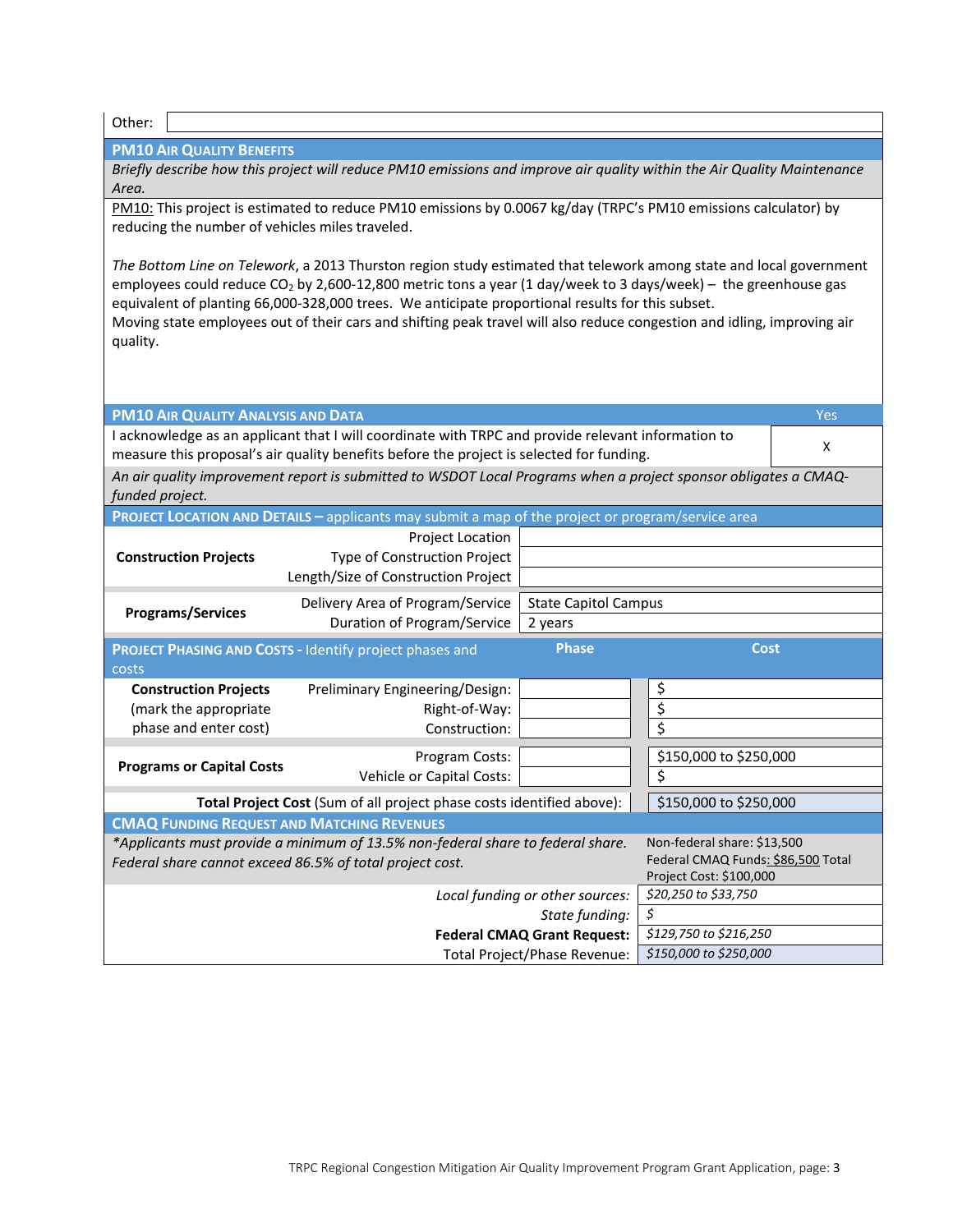## **Project Title:** *OLYMPIA CAPITOL CAMPUS – TAMING THE DRAGONS*

### **PROJECT DESCRIPTION & SIGNIFICANCE (2 PAGES MAX, 10 POINT FONT MINIMUM)**

Using the space provided below, please address the following in your narrative: Describe the proposed project and why it is a regional funding priority, paying attention to benefits the proposal will deliver. Consider all modes of travel in your description. Identify any collaboration or partnership with other entities with a vested interest in this project. Note whether this project leverages previous work, such as an implementation phase of a previous study or design phase, or whether it completes or lays the groundwork for subsequent implementation phases. Describe any efforts that will help *ensure this project can meet its obligation commitments.*

Despite decades of successful telework and flexible work schedule deployment in both the public and private sectors nationwide, and several Executive Orders, Washington state agencies lag far behind in implementing more flexible mobile work arrangements. Mid-level management continues to focus on the negative: "How will I manage people if I can't see them?" "What if someone sees a state employee working in a coffee shop or on their front patio?"

Home to over 6,000 employees and the headquarters of most state agencies, Capital Campus (CC) worksites impact congestion on city streets and state highways. This intense outreach and education effort will target telework, flexible work hours, and am/pm schedules to the Capital Campus in Olympia. The program will focus on one-on-one and group interaction with top and mid‐level managers (deputy directors and their direct reports), taming the fears and implementing robust formal programs that provide clear guidance to employees that the agency intends to make this work.

This scalable and flexible project could obligate in 2018 or 2020 and could be sized from \$150,000 to \$250,000 in total project cost. The amount would determine the level of intensity and the number of agencies targeted.

Partners: Cities of Olympia, Lacey, Tumwater, Thurston County, all CC state worksites, including departments of Transportation, Enterprise Services, Office of the Governor, Office of Financial Management, and Intercity Transit.

Measurable Benefits*: The Bottom Line on Telework*, a 2013 Thurston region study estimated that telework among state and local government employees could reduce CO<sub>2</sub> by 2,600-12,800 metric tons a year (1 day/week to 3 days/week) – the greenhouse gas equivalent of planting 66,000‐328,000 trees. The same report projects a cost savings of \$58 million per year, a reduction in VMT of 14M miles/year, and elimination of over 1M vehicle trips/year. We anticipate proportional results for this subset.

This project intends to reduce vehicle miles travelled, greenhouse gases generated, and congestion on local roads, I‐ 5/101, and other state highways; increase the use of telework, flexible work hours and peak shifts; create an increased ability to recruit and retain employees; reduce parking installation and maintenance costs; reduce office space; improve health and reduce stress for employees; reduce accidents; and save money for employees – and the community.

The project team will use the state CTR Survey, Rideshare Online, and other existing tracking tools to measure performance and will also collect anecdotal information on changes in perception and management willingness to implement such programs.

#### Deliverables:

- Change in top of mind awareness of the benefits of flexible and mobile work
- Removal of perceived barriers to implementation
- Implementation at the Department of Social and Health Services, the largest state agency on the campus and in the state, which will could influence DSHS policy and practice region‐ and state‐wide
- Update to the State Agency Commute Trip Reduction Plan and best practices
- A test of state employee impact on congestion at local and state highway level with a simulation of shifts in arrival and departure times
- Reduction in vehicle miles traveled, increase in mobile/flexible work as a mode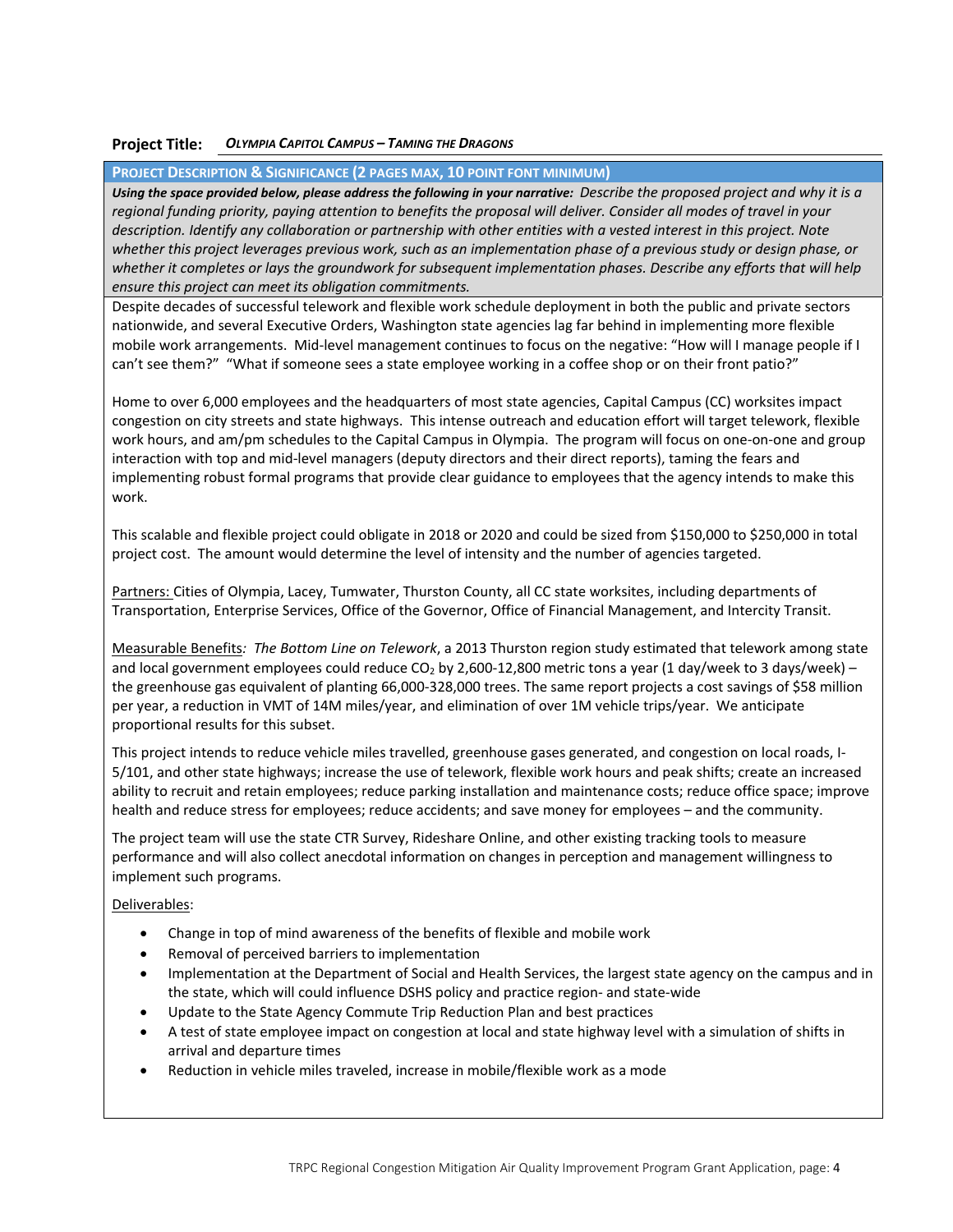#### **Project Title:** *OLYMPIA CAPITOL CAMPUS – TAMING THE DRAGONS*

**PROJECT DESCRIPTION & SIGNIFICANCE (continued)**

Leverages Previous Work:

- 1. Taming the Dragons leverages the overall CTR work. TRPC is the lead agency in the region and responsible for implementing the regional and local CTR plans and complying with state requirements.
- 2. Meets many goals of the Regional Transportation Plan, Sustainable Thurston, Energy Grant initiatives, Coordinated Transit and Human Services Plan, and Capital Campus Moving Forward.

Lays Groundwork for Future Efforts: Success of this project can spur adoption of such options at other state and local government worksites throughout the region and the state. Because the CC houses the headquarters of major state agencies, and all three branches of government, the policy effects should ripple to branch offices.

Obligation: As a program, this project can obligate funds quickly.

Scalable and Flexible: This project could either obligate in either funding year or a year earlier through advance construction. It scalable and could range in total project cost between \$150,000 and \$250,000 depending on the level of intensity of the work and the target agencies.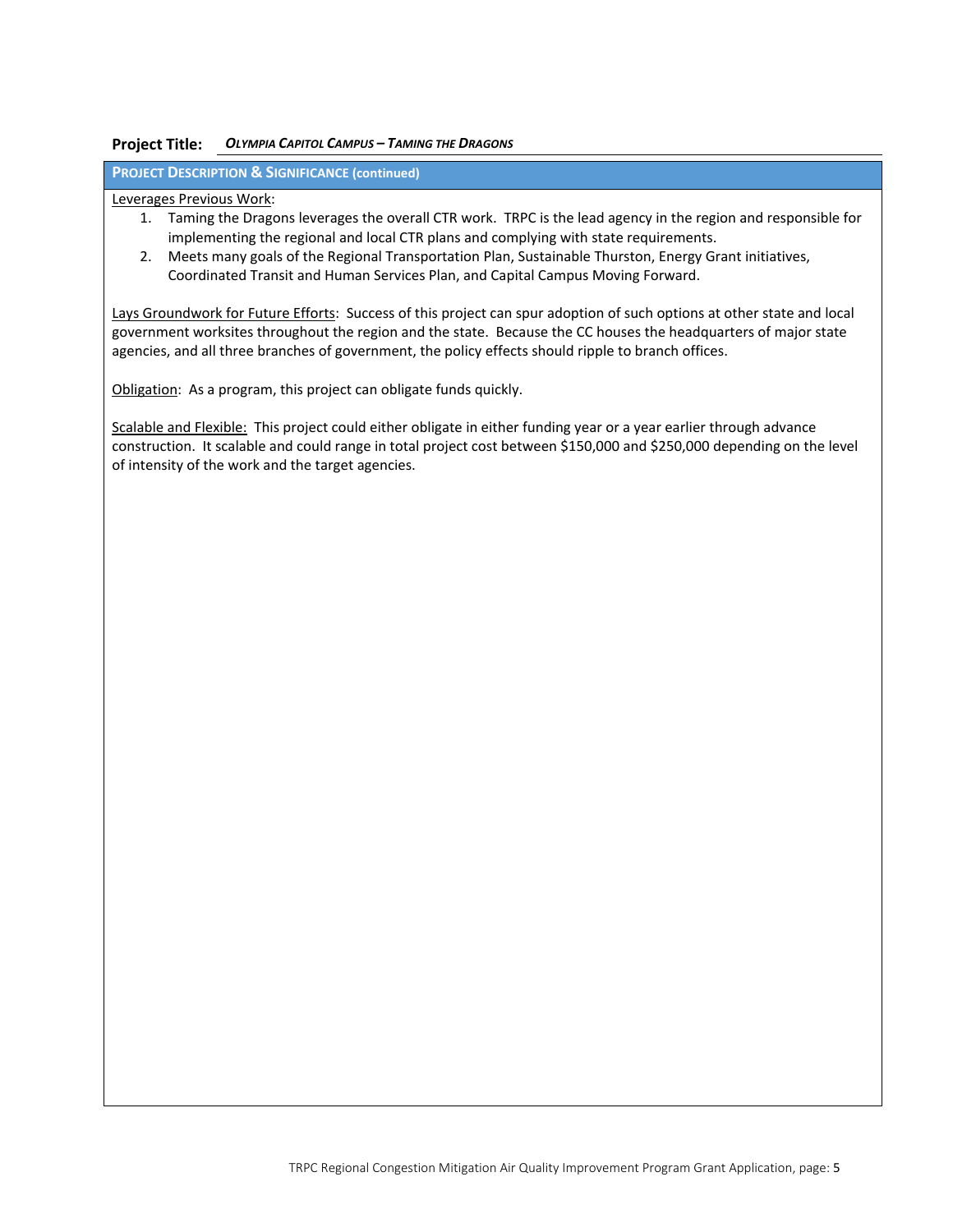| <b>CERTIFICATION ACCEPTANCE</b>     |                                                 |  |
|-------------------------------------|-------------------------------------------------|--|
| <b>CA Agency and Representative</b> | Marc Daily, Thurston Regional Planning Council. |  |
| <b>CA Signature and Date</b>        |                                                 |  |

## **Project Verification and Endorsement**

This project proposal reflects established local funding priorities consistent with the Regional Transportation Plan. Costs represent accurate planning level estimates needed to accomplish the work described herein. The project described is financially feasible, and local match revenue identified above is available and will be committed to the project if TRPC awards the requested CMAQ grant. If selected, the project shall obligate by the date specified on the project award letter. Failure to do so will result in loss of funding for the project and an alternate project will be funded instead. I realize that the use of federal funds for this project entails administrative and project compliance requirements over which TRPC has no control, and for which this agency or organization will be responsible. This project has the full endorsement of the governing body/leadership of this agency or organization.

| <b>AUTHORIZATION</b>                                    |                                                        |             |  |
|---------------------------------------------------------|--------------------------------------------------------|-------------|--|
| Marc Daily                                              | Executive Director, Thurston Regional Planning Council |             |  |
| Name of Representative Authorized to Submit Application | <b>Title</b>                                           |             |  |
|                                                         |                                                        |             |  |
| Signature                                               |                                                        | <b>Date</b> |  |

| <b>CO-AUTHORIZATION</b>                                 |              |             |
|---------------------------------------------------------|--------------|-------------|
|                                                         |              |             |
|                                                         |              |             |
| Name of Representative Authorized to Submit Application | <b>Title</b> |             |
|                                                         |              |             |
|                                                         |              |             |
| <b>Signature</b>                                        |              | <b>Date</b> |

K:\GUEST\Transportation\STP-CMAQ-TAP Funding and Obligations\CY2018Process\Process Materials\ApplicationForms